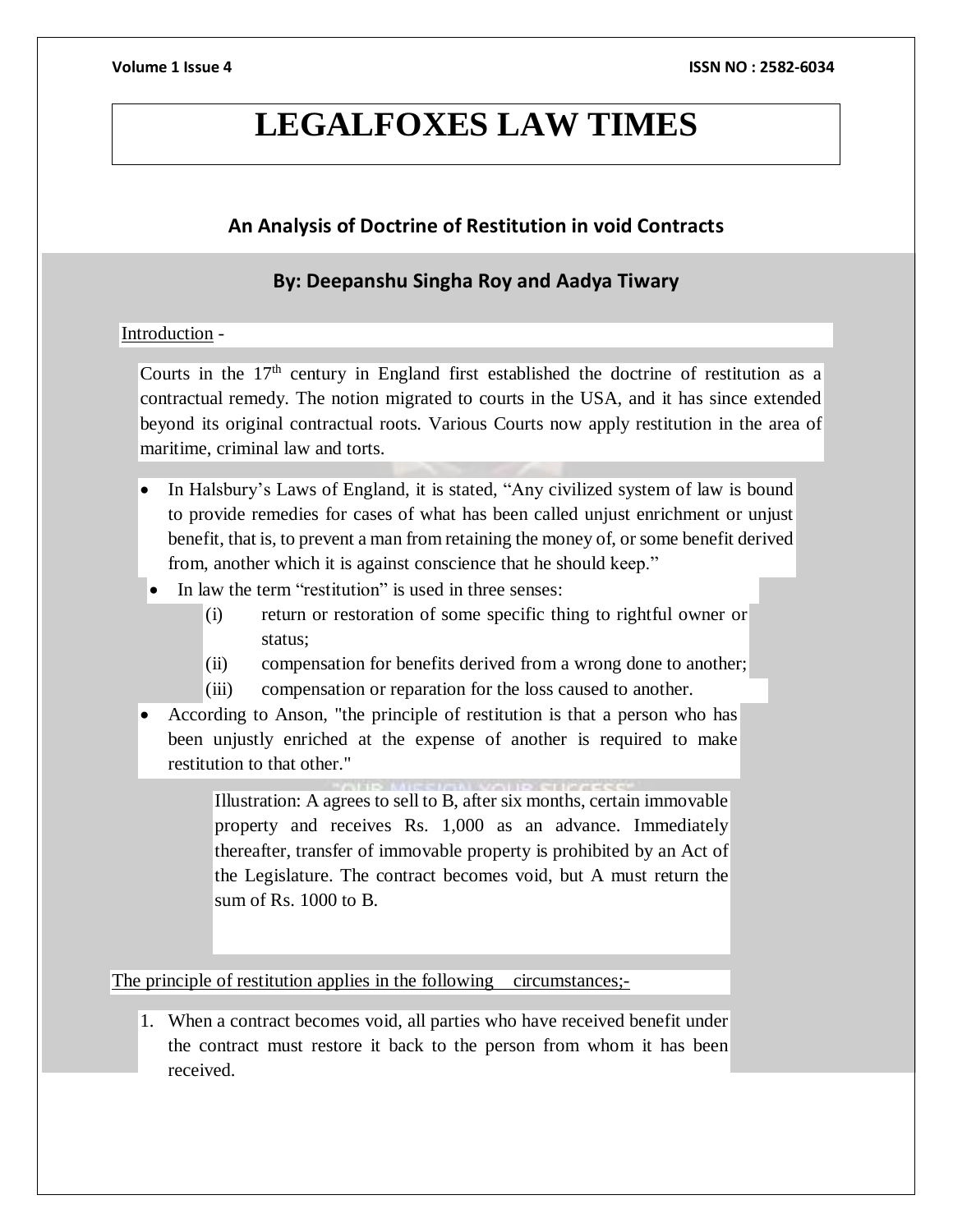2. The principle of restitution also applies where an agreement is void abinitio but the fact is unknown to both the parties, e.g., mutual mistake regarding existence of the subject-matter.

The principle of restitution is not applicable in the following circumstances:-

- 1. Where an agreement is known to be void e.g., where an agreement is for some impossible act to do or where it is illegal to the knowledge of both the parties from the beginning. For example, A promises B to produce gold by magic. B pays an advance of Rs. 1,000. B can neither recover Rs. 1,000 nor compel A to produce gold by magic as A and B know or ought to know that the act is impossible.
- 2. The principle of restitution does not also apply where the party who hasto return the benefits a person incompetent to enter into a contract, e.g., minor.

For example, in the case of Mohiribibi vs. Dharmodas Ghosh, it was seen that the minor was not asked to return Rs. 8,000 obtained by him against the mortgage, although the mortgage was declared void. However, on equitable grounds, the Court may ask the minor to restore the benefit where he has misrepresented his age. The law has not given any license or liberty to a minor to cheat men.

3. The principle of restitution is also not applicable where a party is required to give some earnest money which serves as a security that the depositor will perform his part. Such deposit will not be refunded if the depositor fails to perform his promise.

"In case where restitution of the same benefit is not possible, reasonable compensation will have to be paid to make good the loss of the other party."

Section 65 of the Indian Contract Act, 1872:-

Sometimes, a party does anything or delivers something, under an agreement or contracts whereby the other party receives some advantage. Then, the advantaged party is under an obligation to restore the disadvantaged party. Questions relating to restitution, or restoration of advantage, may arise:

- 1. If the agreement or contract is void ab initio ; or
- 2. If the agreement is subsequently discovered to be void; or
- 3. If the contracts becomes void.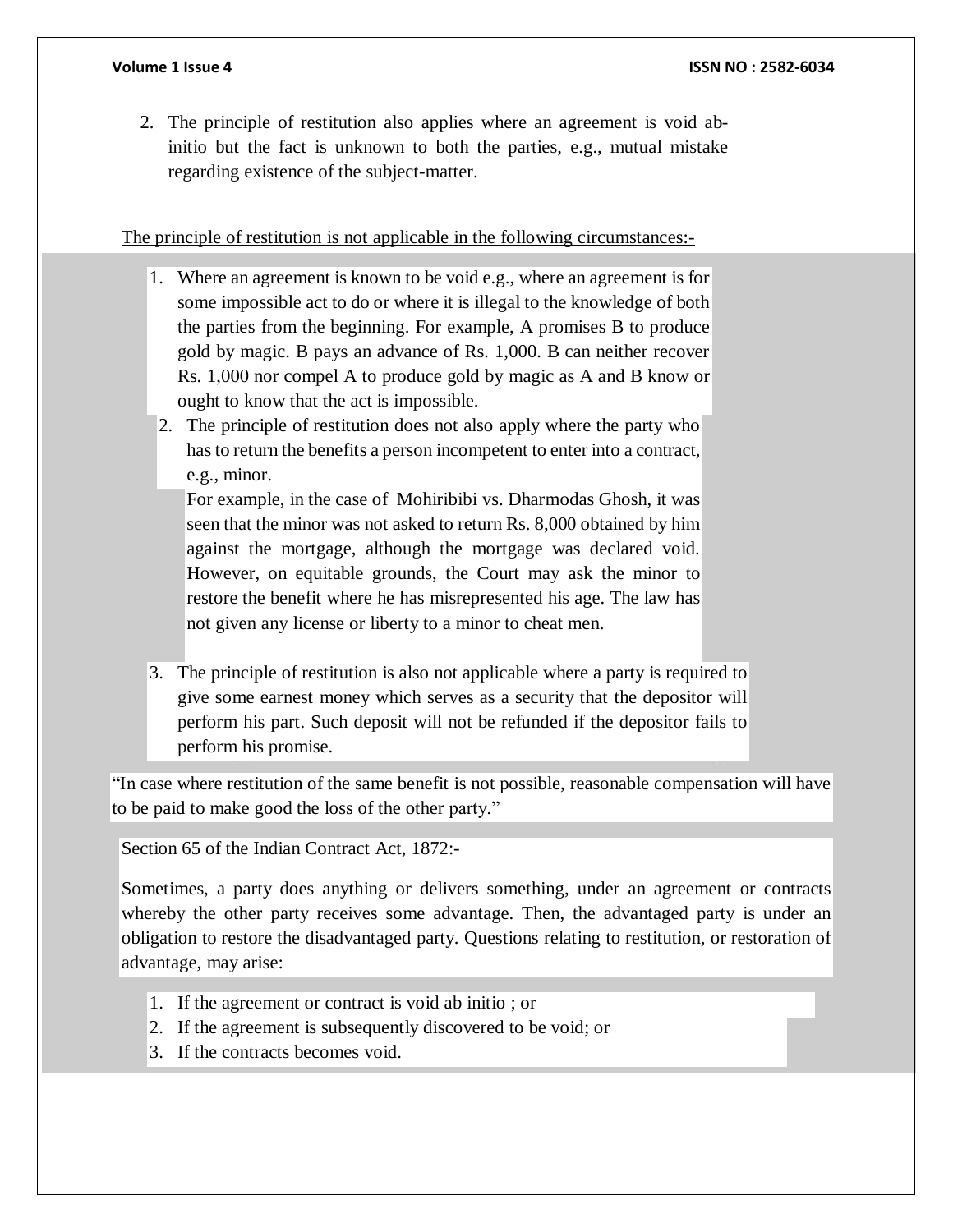#### **Volume 1 Issue 4 ISSN NO : 2582-6034**

Doctrine of Restitution has no application to agreements or contracts ab initio void and known to be so. Therefore it can be stated that this section restricts to only two cases that can termed as:

- 1. If the agreement is subsequently discovered to be void; or
- 2. If the contracts becomes void.

If the case falls within any of the two categories, any person who has received any advantage under such agreement or contract becomes bound to restore it, or to make compensation for it, to the person whom he received it. It is known as Doctrine of Restitution. Section 65 of the Indian contract act, 1872 governs the doctrine of restitution. It may be observed that this section starts from the basis of there being an agreement or contract. If there was no agreement or contract or there could be no agreement or contract then this Doctrine of Restitution has no governance.

# Basic prerequisites to be proved by the plaintiff in suit for damages in the case of breach of contract :-

In a suit for damages, the plaintiff is required to prove :

- 1. 'the existence of a concluded contract between the parties';
- 2. 'there is clear breach of terms and conditions of the contract by the defendant';
- 3. 'that breach on the part of the defendant has caused certain losses to the plaintiff contractor, giving rise to a claim to sue for damages';
- 4. 'proving the actual extent of losses suffered by the contractor directly attributable to the breach of the terms and the clauses of the contract by the employer';
- 5. 'quantifying the damages and most importantly by mitigation of damages that is to say, a person claiming damages to claim only such extent of damages, which are actually suffered as an inevitable direct consequence of the breach of contract by the defendant, even after the plaintiff had taken all possible prudent steps to minimize the extent of losses, it is only if the plaintiff establishes the actual quantum of damages on the basis of the above principles. A suit for damages can be decreed by courts and not otherwise.'

## Theory Of Quantum Meruit

In Latin, this phrase means "what one has earned". In law of contract, this refers to the benefit or enrichment one party receives as a result of the other party's actions. Under the law, the theory means that another party has received an unfair benefit and thus must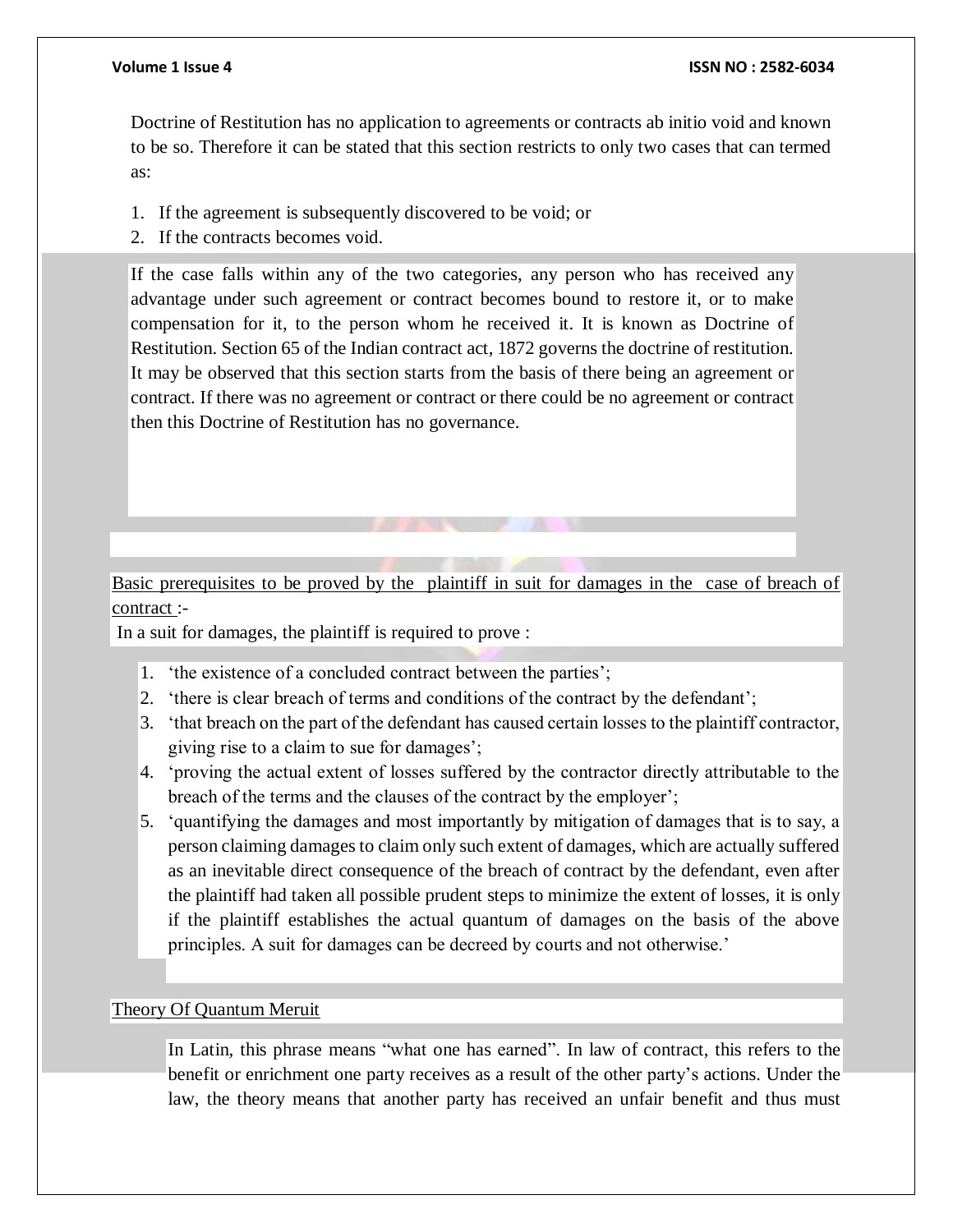provide restitution to the party who provided that benefit. Thus, Quantum meruit is a theory in the law that requires fairness and reasonableness. The theory fosters equity of the parties and helps to ensure that if a person provided a service or a good, that person receives the benefit of the contract. It is an important theory in law because it allows a court to provide a fair result in an unfair situation.

# In Case of Venkatesh Construction Company Vs. Karnataka Vidyuth Karkhane Limited (Kavika) (2016) 4 SCC 119

Court held that:-

"The Appellate Court may not interfere with the finding of the trial court unless the finding recorded by the trial court is erroneous or the trial court ignored the evidence on record. The High Court reversed the decree passed by the trial court without discussing oral and documentary evidence and several grounds raised before the trial court. The High Court veered away from the main issue and went on to elaborate on the law of arbitration and the mode of setting aside the arbitral award under Section 34 of the Arbitration Act, which in our view, was not warranted. Without considering the oral and documentary evidence, the High Court erred in interfering with the factual findings recorded by the trial court and the impugned judgment was liable to be set aside.

Trial court directed the respondent to pay a sum of Rs.3,23,000/- to the appellant with interest at the rate of 12% per annum from the date of suit till the date of realization. To award interest from the date of suit to date of decree and from the date of decree till the date of realization is entirely discretionary. The terms of the contract do not specify any rate of interest. In the facts and circumstances of the case and having regard to the fact that the matter was pending for over two decades and in the interest of justice, it was appropriate that the interest of 12% per annum awarded by the trial court be reduced to 6% per annum.

In the result, the impugned judgment was set aside and the appeals were allowed. The judgment and decree passed by the trial court was restored with the modification of reduction of interest at 6% per annum from the date of the suit till the date of realization. In the facts and circumstances of the present case, no order as to costs was made in these appeals.